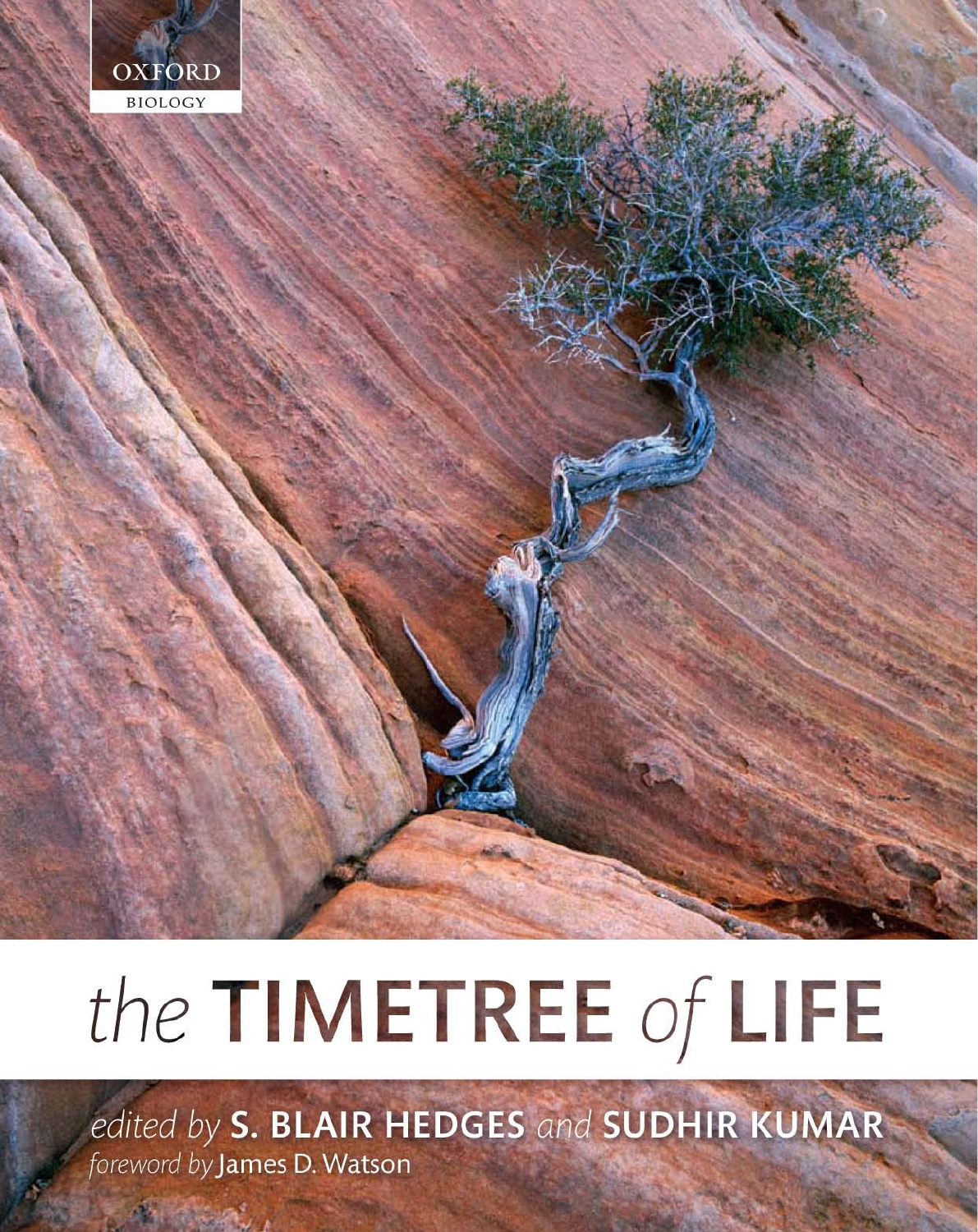## **Magnoliids**

#### *Félix Forest\* and Mark W. Chase*

Jodrell Laboratory, Royal Botanic Gardens, Kew, Richmond, Surrey TW9 3DS, UK

\*To whom correspondence should be addressed (f.forest@kew.org)

### Abstract

With ~8000 species in 20 families, magnoliids are one of the most important groups of basal living angiosperms. Most DNA-based phylogenetic analyses show that magnoliids form a strongly supported clade and, although debated by some, show that the four orders form two closely related groups, Magnoliales + Laurales and Piperales + Canellales. Monophyly of each order is well supported in molecular studies and corroborated by numerous morphological, anatomical, and chemical characters. Few studies have examined divergence times in this group, but the first divergence in this clade has been estimated to be 149–137 million years ago (Ma).

The magnoliid clade attaches to one of the basal-most nodes in the angiosperm tree and comprises four orders, Magnoliales, Laurales, Piperales, Canellales, and a total of ca. 8000 species grouped in 20 families, of which Piperaceae (black pepper family; 3000 species), Lauraceae (laurel family; 2500 species), and Annonaceae (custard-apple family; 1200 species) are by far the largest (*1*). Many species in this group are widely cultivated as ornamentals (e.g., *Magnolia*, Magnoliaceae (Fig. 1); *Peperomia*, Piperaceae) for spices and flavorings such as nutmeg (Myristica, Myristicaceae), cinnamon (*Cinnamomum*, Lauraceae), and bay (*Laurus*, Lauraceae), and for their fruit (e.g., avocado; Persea, Lauraceae) (*2*). Representatives of this clade have various habits ranging from trees and shrubs to lianas and herb, and are widespread in tropical and temperate regions of the world (*3*). Here, relationships and divergence times of the four orders and 20 families forming the magnoliids are reviewed.

The monophyly of magnoliid clade has been generally well supported in several phylogenetic analyses (*4–9*) and is recognized in the classification of the Angiosperm Phylogeny Group (*10*). Studies of relationships within this group have generally identified two closely related clades,

Magnoliales + Laurales and Piperales + Canellales (*4, 7, 11, 12*). Although relationships between orders are generally well understood, some studies presented results conflicting with this view. For example, an analysis based on morphological data (*13*) found that Magnoliales + Laurales were closest relatives of Canellales, with Piperales not related to the other three orders, but instead part of a large unresolved clade with monocots, Nymphaeaceae, and several lineages of eudicots. A three-gene analysis of angiosperm relationships (9) showed that Piperales is the first diverging lineage in magnoliids followed by Laurales which is the closest relative of Magnoliales + Canellales. A more recent study using the same data set but analyzed under a Bayesian framework showed the same relationships (*5*). These contradictory results had only little or no support.

Morphological characters defining the magnoliids and relationships between the four orders forming this group are sparse and difficult to characterize accurately. However, morphological traits characterizing each of the four orders are numerous (*1*). Magnoliales is well defined by anatomical (e.g., stratified phloem), palynological (e.g., continuous tectum), and seed (e.g., multiplicative testa) characters. Similarly, Canellales shares



Fig. 1 Magnolia (*Magnolia sprengeri* var. *diva*) from China, in cultivation at the Royal Botanic Gardens in Kew. Credit: F. Forest.

F. Forest and M. W. Chase. Magnoliids. Pp. 166-168 in *The Timetree of Life*, S. B. Hedges and S. Kumar, Eds. (Oxford University Press, 2009).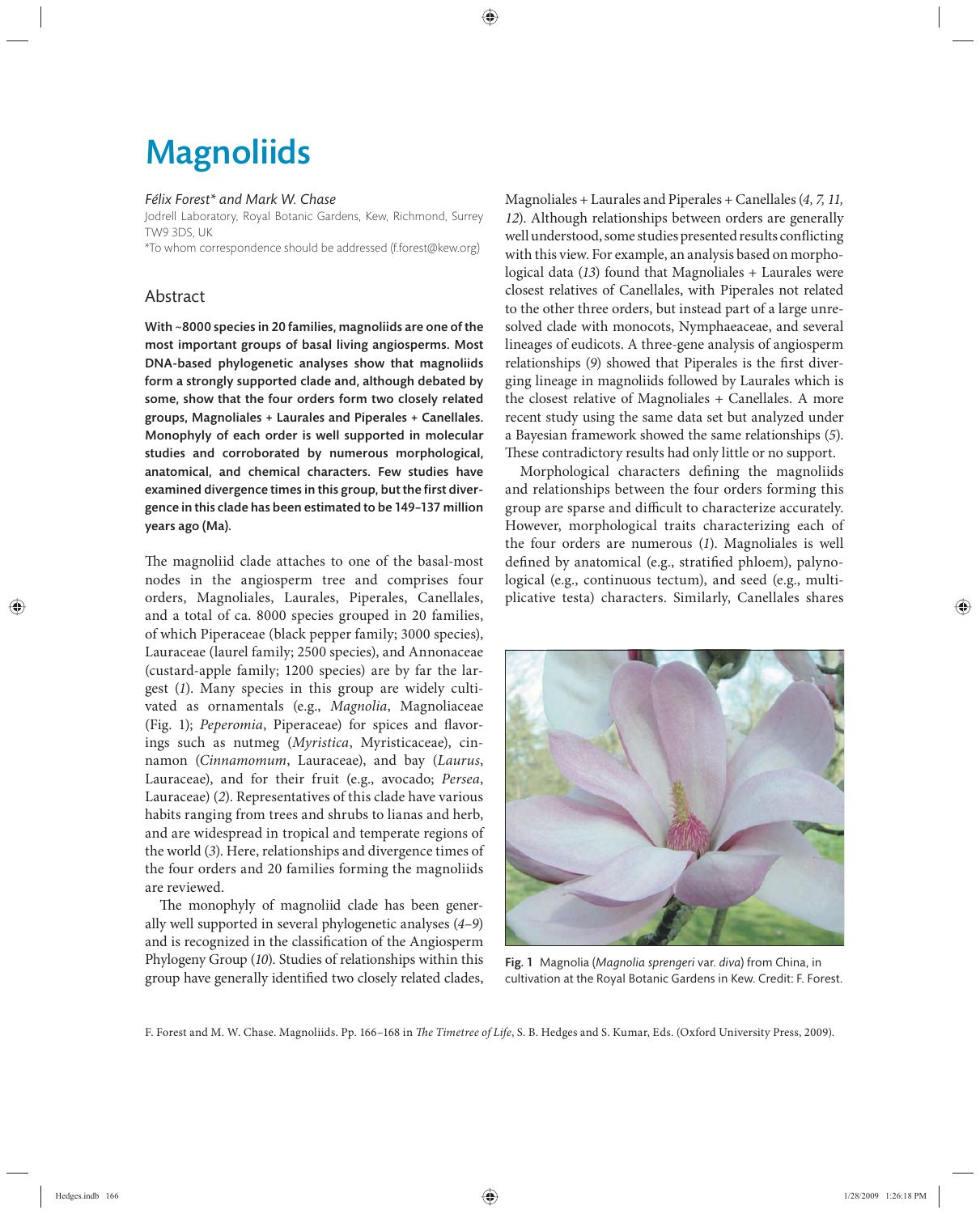

Fig. 2 A timetree of magnoliids. Divergence times are shown in Table 1. *Abbreviations*: K (Cretaceous) and Ng (Neogene).

pollen, seed (e.g., presence of palisade exotesta), leaf venation, and anatomical (e.g., nodal structure) characters, whereas Piperales is defined by distichous phyllotaxis, a single prophyll and oil cells. Laurales is defined by an array of morphological features, but it is best- characterized by its perigynous flower with a gynoecium generally nested in a fleshy receptacle (1).

The most recent and extensive attempt at estimating divergence times within magnoliids was part of a wider survey of angiosperm diversification times (14). This dating exercise was done using one of the most parsimonious trees found in the analysis of Soltis *et al.* (*9*). This phylogenetic tree presents unsupported relationships between magnoliid orders as well as contradicting other more recent phylogenetic studies. In light of this evidence, existing divergence estimates between orders within this group should be considered tentative until more data are made available. Laurales and some members of Magnoliales have been studied in more detail (*15, 16*).

Magnoliids diverged from their closest relatives 145– 139 Ma and started to diverge soon thereafter, between

149 and 137 Ma, at the end of the Jurassic (Fig. 2). These estimates are slightly older than the earliest known fossil remains for this group, but considering the incompleteness of the fossil record, these molecular estimates lie in a plausible time interval. The oldest fossils of magnoliids are from the early Cretaceous (late Barremian; 127–121 Ma), more specifically from the Family Winteraceae (17, 18). Magnoliales diversification started 113-108 Ma, which tallies with the earliest remains for this order. Likewise, the first lineage split in Laurales took place 114– 108 Ma, in accordance with the oldest remains from the fossil record. On the other hand, the molecular estimates obtained for Piperales (133-122 Ma) are much older than what is inferred from the fossil record (Turonian; 95.5–89 Ma), whereas the fossil record supports an older age for Canellales (Winteraceae fossils) than indicated by the molecular estimates (105–99 Ma). However, these Canellales fossils could be better placed along the lineage leading to living Canellales rather than among the group of extant taxa, in which case the molecular estimates (134–127 Ma) would broadly agree with the fossil remains for this group. The fossil record for magnoliids